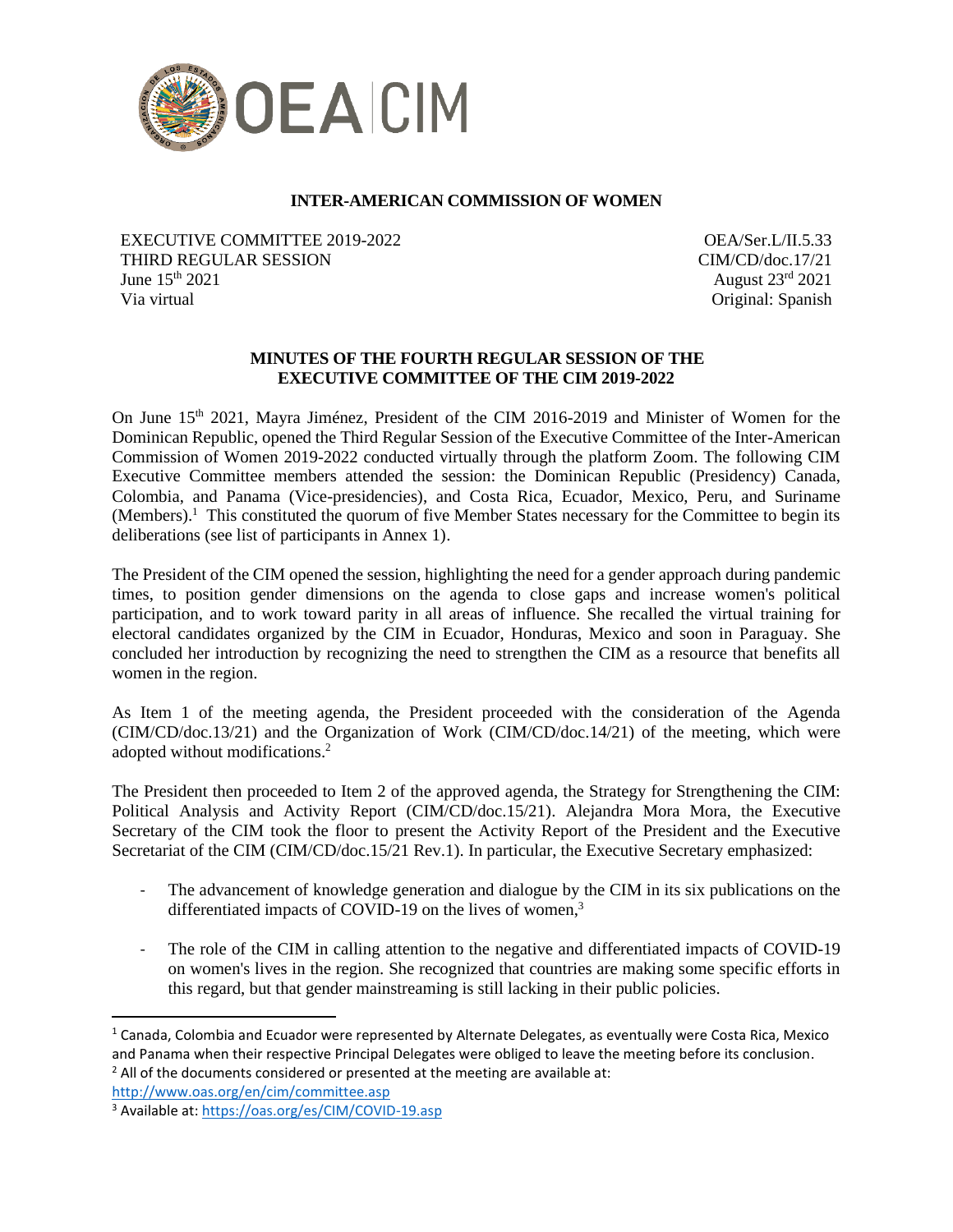- The increase of CIM followers on social networks and its amplified influence in times of increased digital presence - Twitter (85%) and Facebook (52%), the work of the Goodwill Ambassador, singer Fanny Lu (Colombia), and the effort to participate in new spaces.
- Strengthening women's political participation and leadership with a focus on parity, and the importance of including women in post-COVID decision-making positions. She highlighted the Course for Electoral Candidates mentioned above, and the positive results of parity in the Congress of Mexico and the Constituent Assembly of Chile.
- The lack of legally binding instruments addressing women's economic rights within a framework of sustainable integral development. The sectors most affected by equity gaps were identified in order to delve into this work from a gender perspective: tourism, the private sector, unpaid care, domestic work, technology, the informal economy and the rural economy.
- The dialogues promoted on public policy around caregiving, women's participation in labour unions, the importance of parity, domestic work, and violence in the workplace.
- The need to deepen the conceptual and methodological approach to gender mainstreaming, and the support of the CIM to the National Women's Machineries, based on the work carried out in Costa Rica, the Dominican Republic and other countries. What does gender mainstreaming mean in this process? What does it mean to bring differentiated impacts into different spaces? She highlighted the virtual course prepared by the Government of Canada and the CIM, "Introduction to Gender-Based Analysis Plus" (GBA+) to strengthen capacities in this regard.
- The passing of twenty years since the adoption of the Inter-American Program on the Promotion of Women's Human Rights and Gender Equity and Equality (IAP) and the commitment to parity by the OAS General Secretariat (GS/OAS) and its Member States. The evaluation of the IAP shows the resistance and also the achievements within the OAS with respect to gender issues.
- The creation of an inclusive communication guide in Spanish<sup>4</sup> and trainings organized with personnel from the communication, conference, translation, and other relevant sections of the GS/OAS.

After taking the official photo of the meeting, the President invited delegations to ask questions about or comment on the report submitted. The Delegates of Mexico, Costa Rica, Panama, Canada, Peru, Suriname and the Dominican Republic spoke to express their appreciation for the report and to highlight the work of the CIM in times of pandemic. Additionally:

The Delegate of **Mexico**:

- Highlighted some of the results of the Generation Equality Forum process, led by Mexico and France together with UN Women, and notified that she would share the report with the results.
- Shared some of the virtual experiences of global dialogue on gender mainstreaming and the call to strengthen National Women's Machineries.

<sup>4</sup> Available at: [http://www.oas.org/es/cim/docs/GuiaComunicacionInclusivaOEA-ES.pdf.](http://www.oas.org/es/cim/docs/GuiaComunicacionInclusivaOEA-ES.pdf)

The English version of the Guide is currently in production and will be published during the latter half of 2021.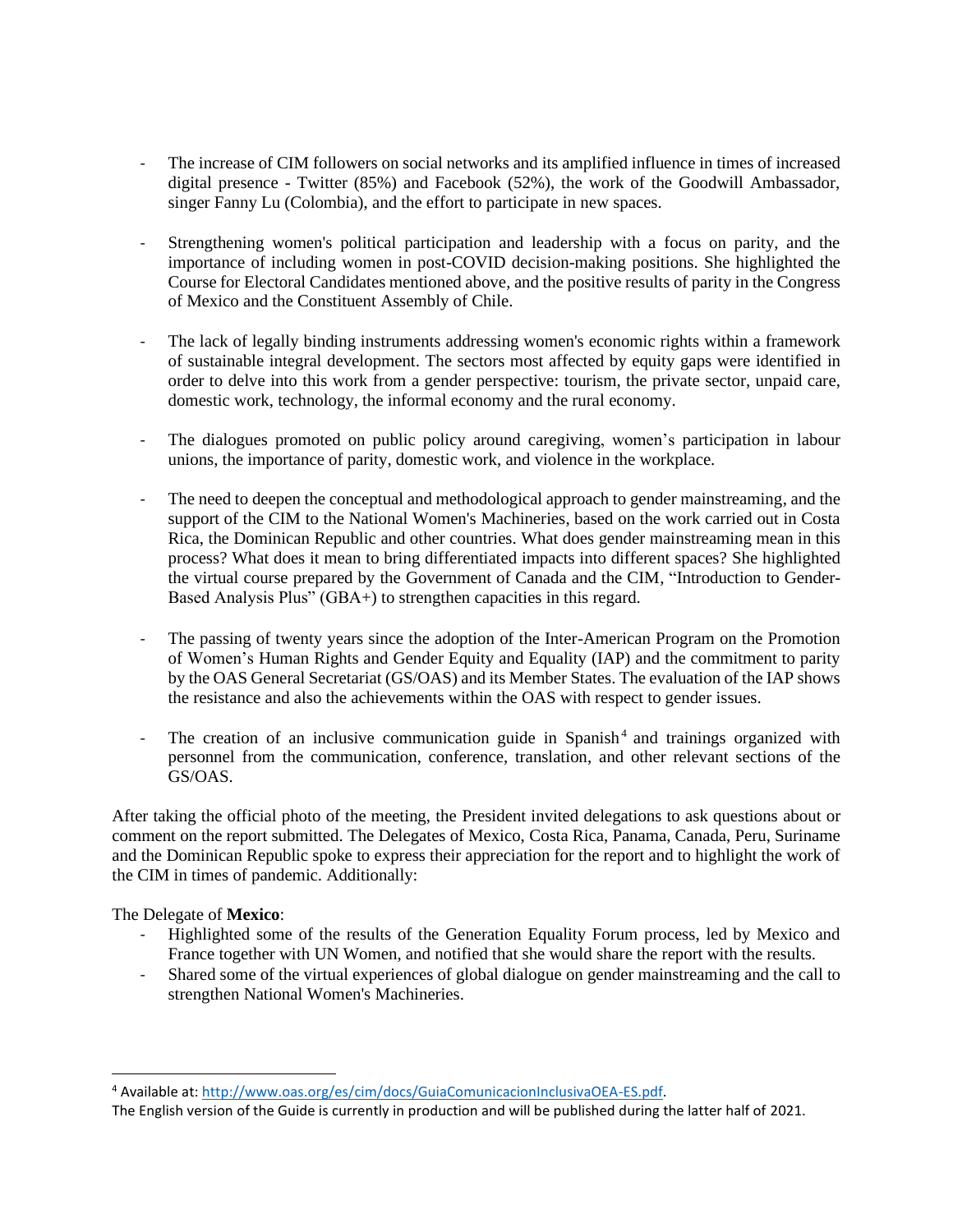- Underscored the event on March 29 on institutional mechanisms for the advancement of women, which was an opportunity to share good practices and strengthen links with feminist civil society groups.
- Invited delegates to follow up on the work of the forum and participate in the event in Paris from June  $30<sup>th</sup>$  to July  $2<sup>nd</sup>$ .
- Mentioned the creation of the Global Alliance for Care with UN Women and the Forum, with an emphasis on co-responsibility for caregiving, and invited Delegates to be part of the partnership.

The Delegate of **Costa Rica**:

- Highlighted the need to think about the issues of climate change, political violence and digital technology and further strengthen the CIM spaces.

The Delegate of **Panama**:

Emphasized the decline in women's rights as a result of the pandemic, noting that inequalities already existed before the crisis and that we cannot allow a return to "normal", but create a "new normal" founded on gender equality.

The Delegate of **Canada**:

- Highlighted the best practices of the GBA+ training and confirmed that it had already been translated into Spanish and was available on the website of the Educational Portal of the Americas of the OAS.
- Also underscored the success of the Generation Equality Forum in Mexico and announced that they will participate in the forum in Paris.
- Applauded the CIM's increased level of interaction and coordination.

The Delegate of **Peru:**

Reiterated the need to strengthen the national women's/gender machineries precisely to confront times of setback, such as the current COVID-19 crisis.

The Delegate of the **Dominican Republic**:

- Urged the CIM to motivate training processes for the Ministers of Women of the region that have recently begun their mandates, to rapidly strengthen their positioning toward the national, regional, and international levels in their respective national machineries.
- Spoke of violence against women in the Dominican Republic in times of confinement and the strategic plan of the State to combat it. She also highlighted the creation of the draft law that will increase the budget of the Ministry of Women to finance 12 shelters for women victims of violence.
- Reported that the State passed a new law banning early/child marriage and shared that she is very confident that there will be a budget increase for a decent housing plan for women.

The Executive Secretary thanked the Delegates for their comments and for their leadership in the process of strengthening the CIM.

Subsequently, the President introduced Item 3 of the Agenda, opening a process of reflection on the CIM Strategic Plan for the period 2022-2026. She stressed that the Plan represents an opportunity to assess the progress of the last period (2016-2021), expand and deepen certain areas, and identify new issues of special concern. She mentioned the position of the CIM, its strengths and the challenges presented by the lack of financial and human resources of the OAS and the CIM. She emphasized a diverse and pluralistic plan to promote participation and dialogue spaces. She also proposed to resume Agreement 1 of the period 2016- 2019 which refers to the strengthening of an informal communication mechanism between the members of the Executive Committee and the Executive Secretariat of the CIM, promoted by the President of the CIM.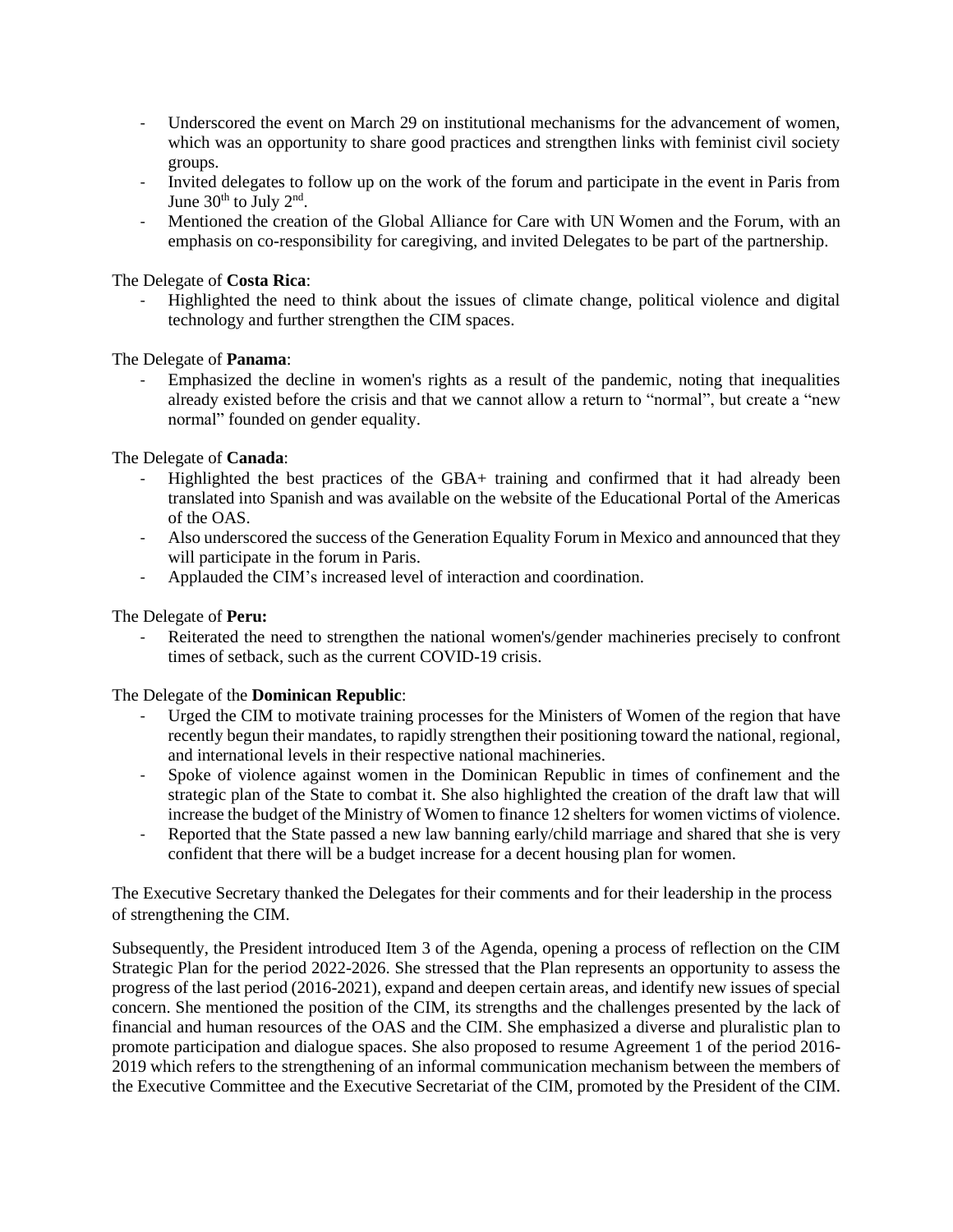As an introduction to the plan, the Executive Secretary made general mention of the suggested approaches: democracy, women's leadership and parity, women's economic rights and sustainable integral development (reiterating that there are no international legal instruments in this field), the privileged space that gender mainstreaming must have and the need for negotiation (the art of knowing the subject and what the process of mainstreaming means), and internal planning/mainstreaming. She mentioned the need to confront the growing tensions around gender equality and associated terminology with clear and strong arguments and affirmed the importance of linking dialogues on intersectionality and gender mainstreaming.

Following the presentation of the Executive Secretary, the President gave the floor to delegations to ask questions or to comment, reminding them that it would not be their last opportunity to discuss the new Strategic Plan. In this regard:

# The Delegate of **Peru**:

- Stressed the importance of clarifying the conceptual framework around gender mainstreaming. She expressed concern that different government sectors or other actors may devalue specific spaces for women (e.g. National Machineries) if they see that their own ministries/institutions already include mainstreaming, she considered it essential to strengthen specific institutions and agencies through a more precise frame of reference.
- Requested that the Strategic Plan policies and recommendations be accompanied by affirmative and specific actions for their fulfillment.
- Underscored the need to engage in dialogue with feminist groups in the region.

# The Delegate of **Panama**:

- Reiterated her concern over the setbacks caused by the pandemic and the particular vulnerabilities that women have due in the context of COVID-19.
- Considered it important to include the issue of caregiving in the plan, for the design of a roadmap and public policies on the matter.
- Reaffirmed the need to increase women's leadership and political participation, as well as address economic issues such as access to credit, financial services and the wage gap.
- Added that there is a digital divide that prevents women's access to knowledge and information and that it must be considered in the Plan.

The Delegate of **Canada**:

- Highlighted the importance of gender mainstreaming in the impact analysis of COVID-19 and spoke about the need for a feminist recovery that addresses gender-based violence.
- Also stressed the need for dialogue with feminist organizations.

Following the comments, the President moved to Item 4 on the Agenda, the Route to the 51<sup>st</sup> OAS General Assembly (GA/OAS) on expanding the mandate in the area of women's economic rights. She reported that the meeting will take place on November  $11<sup>th</sup>$  and  $12<sup>th</sup>$  2021, tentatively in person in Guatemala, and reminded that it is an opportunity to assess the work of the previous period and include issues of concern on the agenda for the next session.

The Executive Secretary commented on the possibility of creating model laws, specific international declarations or a GA/OAS mandate on women's economic rights that is binding for States. After her introduction, the President invited delegates to ask questions or comments. The Delegate of Costa Rica agreed with the Executive Secretariat's proposal. Moreover:

## The Delegate of **Ecuador**:

- Highlighted the great challenges that remain after the COVID-19 crisis and the need to resolve its consequences. She strongly agreed with the proposal of the Executive Secretariat.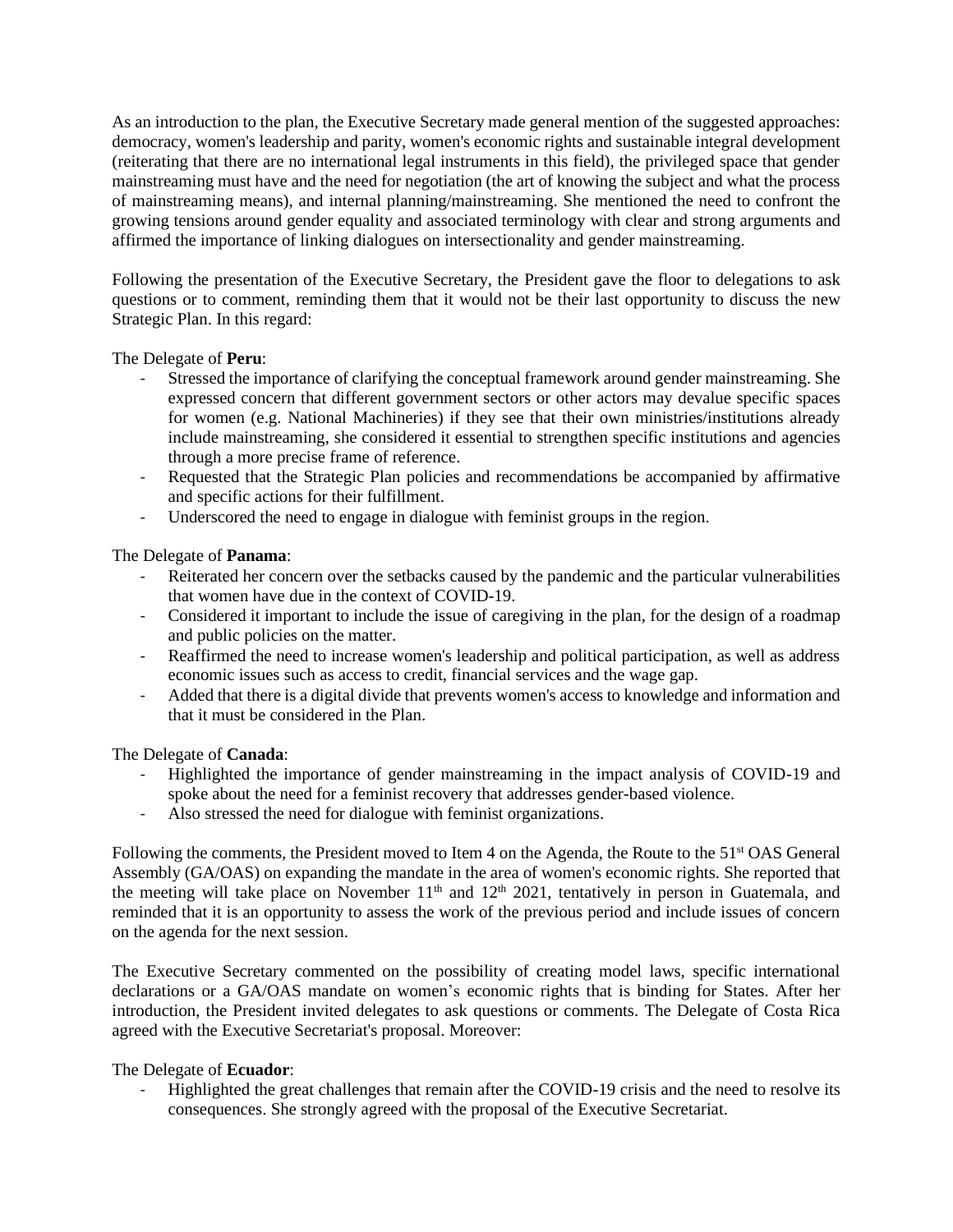The Delegate of **Peru**:

- Stated that the proposal was relevant to combating discrimination and should be a priority.
- Considered that the mandates are very general and that they should have more imperative components.

The Delegate of **Canada**:

- Shared that there are already international instruments dealing with economic and development issues, but admitted that compliance with them is problematic.
- Recommended that the CIM coordinate with other organizations already working on economic and development issues.

The President proceeded to Item 5 of the Agenda, the Route to the 9<sup>th</sup> Summit of the Americas: Women's Leadership. She noted that the Summit is scheduled to be held in-person in the US in early 2022, but this depends on the public health situation. She stressed that it is the highest level strategic space of the OAS. She recalled the establishment of the Inter-American Task Force on Women's Leadership at the last Summit (Lima, 2018) and recognized the importance of the Task Force and its impact on strategic spaces. She regretted that the 2022 Summit will have only one woman Head of State/Government, the Prime Minister of Barbados, Mia Mottley, and insisted that the Summit represents a unique space to position parity and women's leadership, and an opportunity for the CIM to play a leading role and specific mandates on this topic.

After her introduction, the Executive Secretary took the floor to expand upon the main ideas of the CIM. Firstly, and in follow-up to the mandates of the  $8<sup>th</sup>$  Summit, she mentioned the issue of corruption and the importance of viewing it from a gender perspective, recognizing that women are also involved in corruption, but on a much smaller scale than men, and that mainstreaming efforts must make victims and actors in corruption visible. She stressed the importance of creating an agreement or paragraphs on women's leadership as part of the final Summit agreements. The President subsequently offered the floor to the Delegates to make comments and ask related questions:

The Delegate of **Canada**:

Was proud to support the CIM as the Secretariat of the Task Force and supported the incorporation of women's leadership into the Summit.

The Delegate of **Ecuador**:

- Supported the initiative of the Executive Secretariat and stressed the importance of waiting to know the precise theme of the Summit in order to incorporate the topic in a decisive way.

In the absence of any further comments, the President moved to Agenda Item 6, "Other Matters" and gave the floor to the Executive Secretary, who introduced the issue of the 95<sup>th</sup> anniversary of CIM. She suggested the creation of an audiovisual instrument that would give visibility to the CIM's work and contributions to multilateralism over its 95 years of existence. The President opened the space for comments. As there were no interventions by the Delegates the meeting moved on to the last item on the agenda, the adoption of the agreements of the meeting.

The President gave the floor to the Executive Secretary to read the agreements made. Following her reading, the President invited the Delegates to make comments. The Delegates of Peru, Costa Rica, Canada and Panama commented that they agreed with the proposed agreements, in addition:

## The Delegate of **Peru**:

Recommended a review of the wording and use of language in Spanish.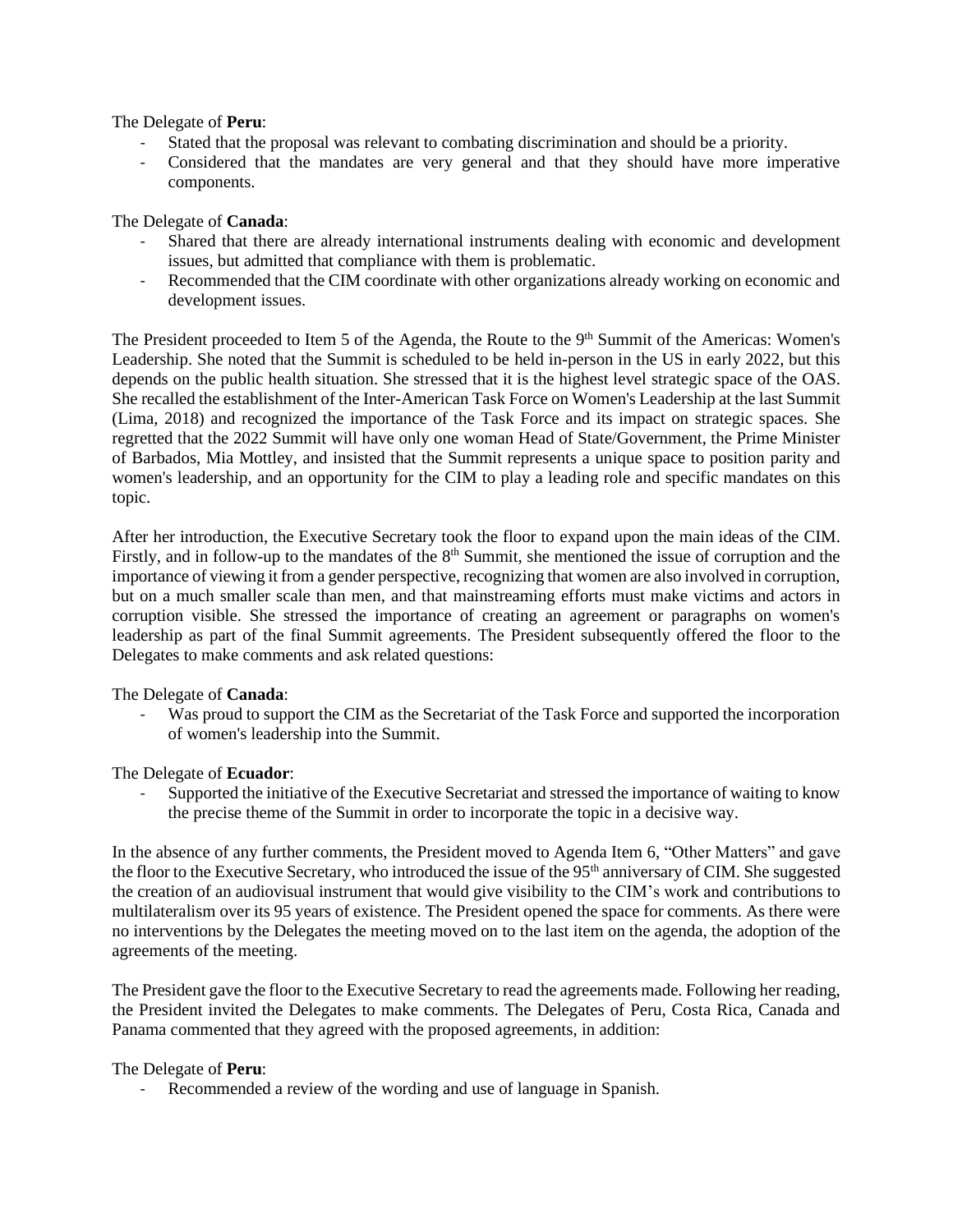## The Delegate of **Colombia**:

- Recommended the omission of the term "legal" from Agreement 4, noting that it implies a legal responsibility and that not everything proposed in the agreement would be mandatory in nature.
- Stressed that not all countries have accepted the terms "intersectional" and "diversity" and that using them could cause problems in negotiating texts with some governments.

#### The Delegate of **Canada**:

Recognized the comment of the Delegate of Colombia, but expressed her desire to keep the word "intersectional," due to the leadership of the CIM in that topic, despite the fact that not all States agree.

#### The Delegate of **Panama**:

- Also considered the use of the word "intersectional" important to guide the discussion from the Executive Committee, and she supported the proposal of the Executive Secretariat.

## The **Executive Secretary of the CIM**:

- Clarified that the issue of women's economic rights does not have legally binding international instruments, which represents a failing in the region because public policies exist, but not legal instruments. She stressed that the concept "legal" was understood in the broad sense and considered that it should be retained in the document.

#### The Delegate of **Costa Rica**:

Made clear their support for the agreements proposed by the Executive Secretariat and the use of the words "intersectional" and "legal."

The Delegate of **Suriname**:

Commented that she could not give feedback or make comments on the agreements because she did not have the English version yet. She committed herself to reviewing the document in English and making comments afterwards.

The Delegate of **Panama**:

Declared her support for the word "legal" with the justification that the OAS should aim towards more and be concrete.

#### The Delegate of the **Dominican Republic**:

Backed the reflection made by the Executive Secretary.

## The Delegate of **Colombia**:

Explained that the word "legal" implies a legally binding instrument, and that model laws, declarations and recommendations are not obligatory, however, the addition of "legal and political" (proposed by the Secretariat) resolved her concern.

#### The **Executive Secretary of the CIM**:

- Confirmed that there was an English version of the agreements but that it could not be shared on the screen at the same time as the document in Spanish and offered to put it up for immediate review.

Despite the proposal of the Executive Secretariat, the President decided that due to time constraints it was better to send the document in English to the English-speaking countries for review and comment after the meeting. The agreements were adopted by the Delegations as follows: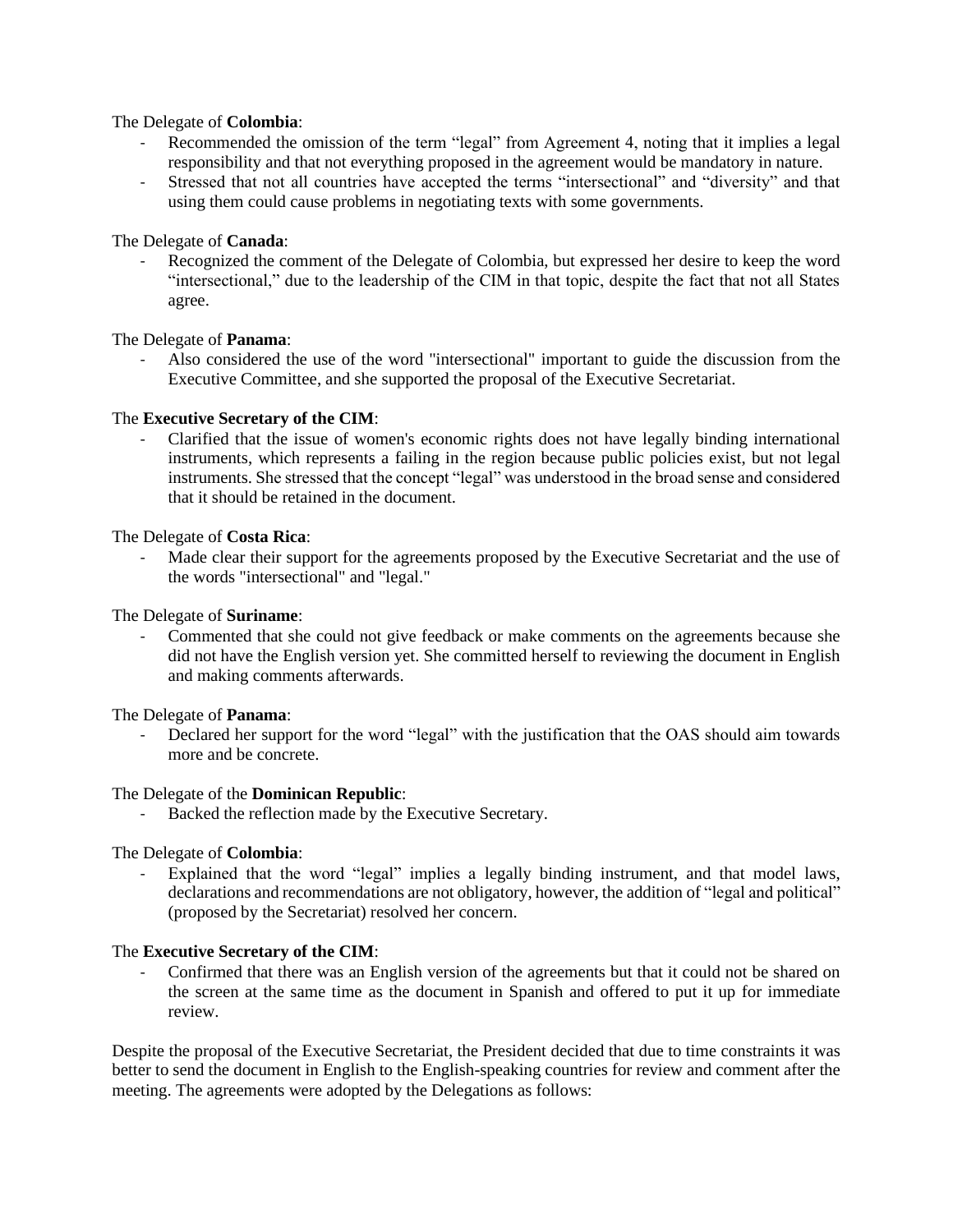## **Agreement 1**

Having seen the Activity Report of the President and the Executive Secretariat of the CIM, contained in document CIM/CD/doc.15/21:

- a. Continue strengthening the informal communication mechanism between the members of the Executive Committee and the Executive Secretariat of the CIM, promoted by the President of the CIM; and
- b. Encourage Member States to actively participate in the preparation of the CIM Strategic Plan 2022- 2026.

# **Agreement 2**

Instruct the Executive Secretariat of the CIM, within the framework of the work carried out to highlight the gender dimensions of COVID-19, to continue generating knowledge and practical recommendations on the situation of women in the post-pandemic period of economic and social recovery and reactivation, from a gender and intersectional perspective.

# **Agreement 3**

Pursuant to the positioning and work advanced on democratic parity, request that the Executive Secretariat of the CIM create and participate in advocacy spaces, generate knowledge, identify good practices, and advance dialogue on how to achieve parity everywhere and by result, sustainable in all areas of political, economic, and social life, and to:

- a. identify existing gaps and develop concrete legal and political tools (declarations, recommendations, model laws, etc.) to advance equality and the presence of women in all spaces of political life, and promote other concrete measures aimed at advancing the full and equal participation of women,
- b. support the States to promote conditions in which political rights are exercised and the agenda for equality is incorporated,
- c. promote the sharing of good practices in the region and elevate them to the inter-American dialogue,
- d. strengthen alliances that allow for the achievement of these mandates,
- e. promote the continuity of work and progress in the generation of processes of economic, social and political transformation on the quality of democracy for the consolidation of electoral democracy through the promotion of parity everywhere, and
- f. elevate this work to the Fifty-First Regular Session of the OAS General Assembly (November 11- 12, 2021), during a dedicated advocacy space.

## **Agreement 4**

Request that the Executive Secretariat of the CIM, within available resources, in order to strengthen the inter-American legal framework on the economic rights of women:

- a. identify existing gaps and develop tools and strategies (recommendations, model laws, etc.) to advance towards equality and access to the economic empowerment of women,
- b. work in coordination with other international and inter-American entities in order to ensure the complementarity of this work; and
- c. elevate this work to the Fifty-First Regular Period of Sessions of the OAS General Assembly (November 11-12, 2021), during a dedicated advocacy space.